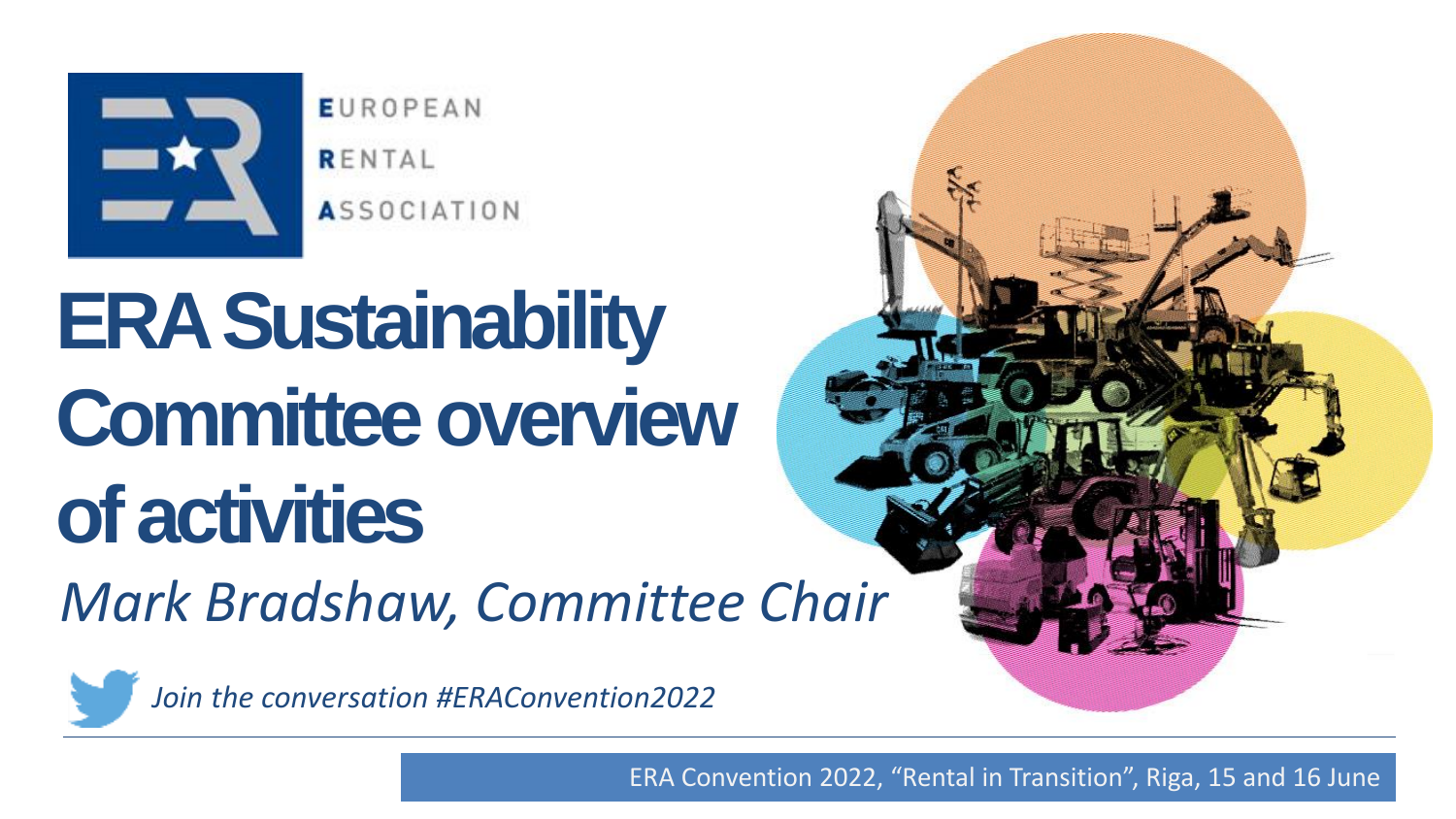**ERA Sustainability Committee** membership comprises diverse knowledge covering broad agenda with key focus on practical support for members and demonstrating how rental is part of a sustainable future

- Since Autumn 2021, the Committee has met (in person and virtually) four times
- We work with a range of expert technical advisers and help to mould projects to fit rental needs
- The Awards are crucial in showcasing innovation and commitment
- Measuring the progress to Net Zero and understanding the barriers main aspects of the roundtable discussion

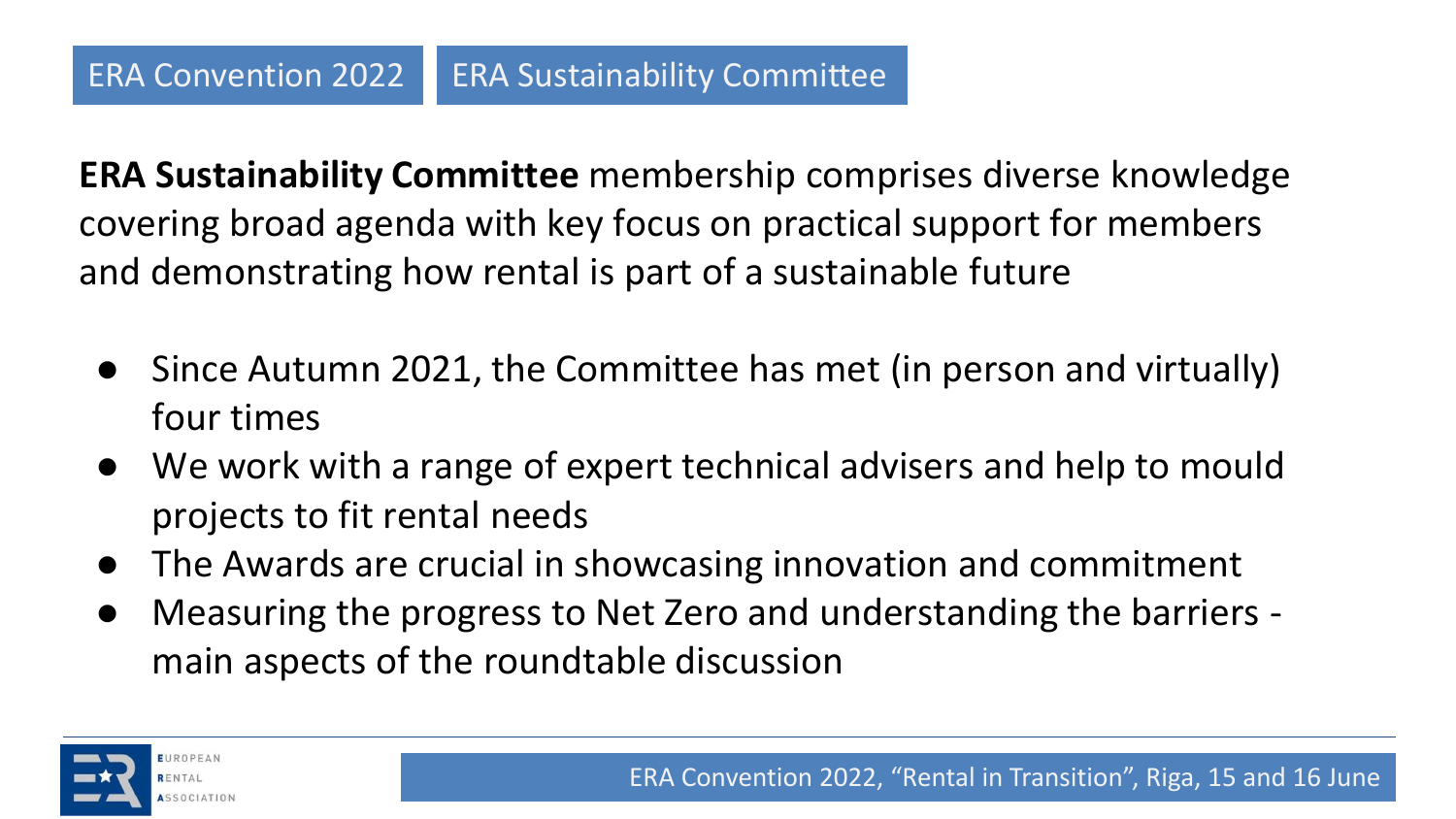## **Notable projects and outcomes:**

- ➢ ERA Equipment CO2 Calculator
- $\triangleright$  Sustainable Supplier Framework
- ➢ CSR KPI Guidance Framework
- $\triangleright$  Safety & risk management
- $\triangleright$  EU Taxonomy and wider public affairs agenda

Projects such as the ERA Equipment CO2 Calculator and Sustainable Supplier Framework are continuously evolving as customer demands and practical experience of use grow

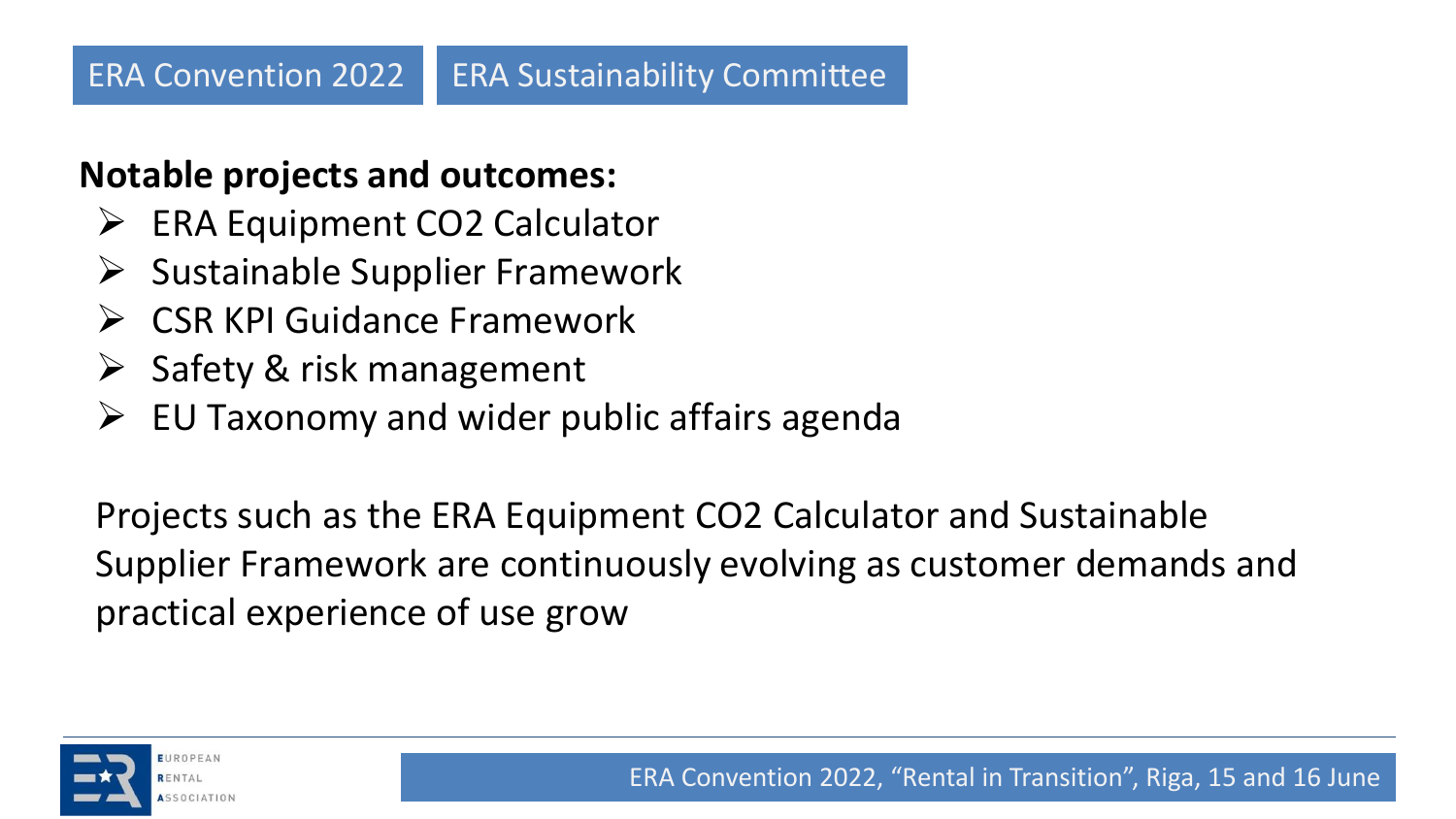## **CSR KPI Guidance Framework**

- A practical tool to help rental companies with sustainability performance measurement and reporting, with rating how well they perform against an industry framework.
- Update of the framework currently under way to include process benchmarking of the KPIs and a guidance on carbon emissions measurement and reporting
- The set of KPIs from this framework will be submitted into the European Sustainability Reporting Standards, developed currently by the EU